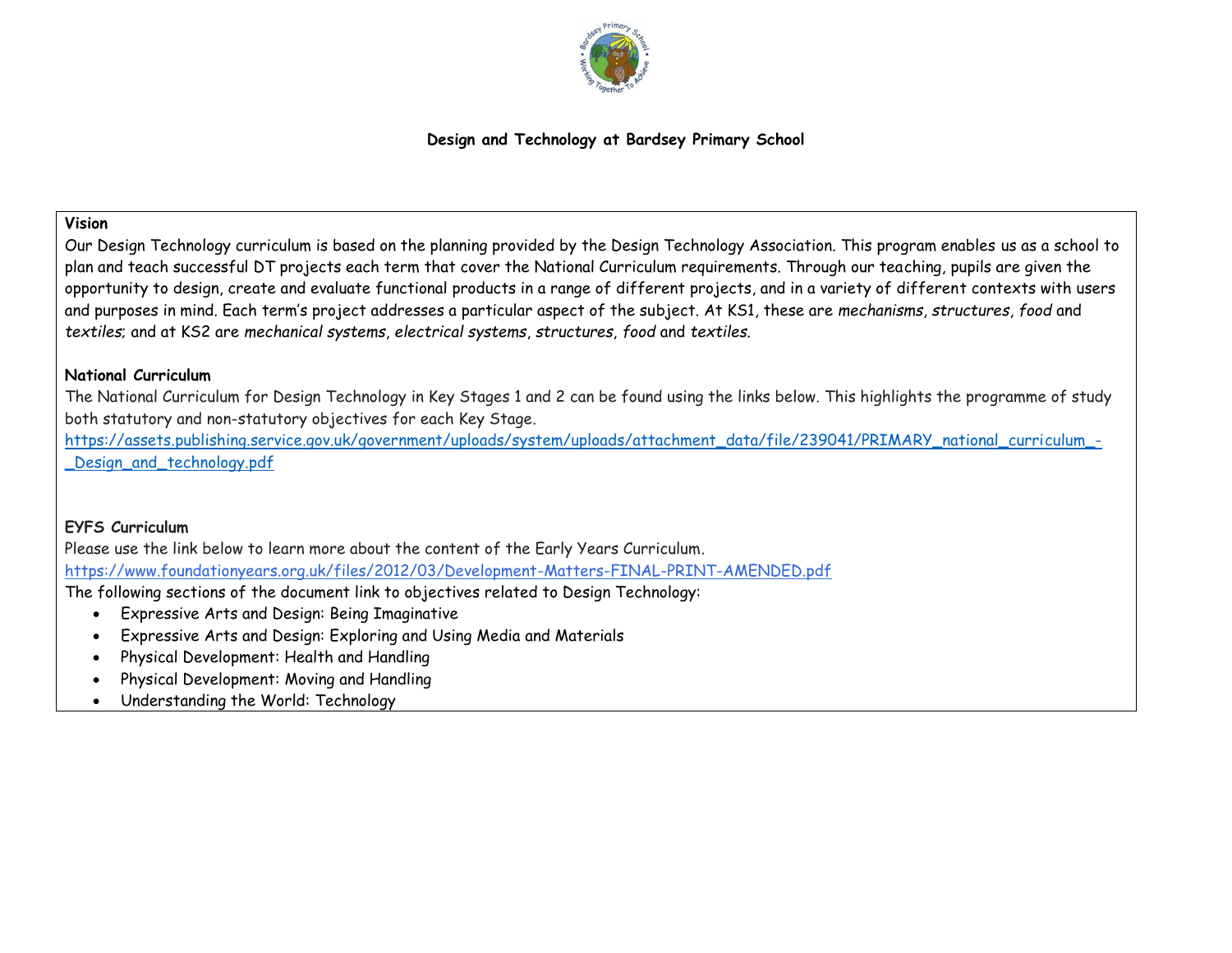#### **Intent**

Our Design and Technology curriculum intends to:

- Inspire children to solve relevant, real life problems and create innovative designs through a broad range of practical experiences in a variety of different contexts.
- Provide children with coherently planned sequences of lessons to ensure that the knowledge, understanding and skills required in the national curriculum is covered.
- Give opportunities for children to critically evaluate existing products and also to be creative when designing solutions to problems.
- Progressively build on skills and knowledge in technology including reflection, evaluation, making improvements, designing and creating solutions as children move through school.



#### **Implementation**

#### **Progression**

An underlying principle of the design and technology framework is that pupils' learning should be developed cumulatively. This means that learning from previous key stages will be revisited in teachers' planning and practice, but used in a more sophisticated way in subsequent key stages.

#### **Teaching**

At Bardsey we follow the 'Design, Make, Evaluate' approach to the teaching of DT, as outlined in the National Curriculum Programmes of Study document. The content of our DT curriculum is based on the planning provided by the Design Technology Association. At KS1, these are *mechanisms*, *structures*, *food* and *textiles*; and at KS2 are *mechanical systems*, *electrical systems*, *structures*, *food* and *textiles*. During DT sessions, children are encouraged to be inquisitive about the way products work. We encourage both asking and answering questions in order to deepen children's understanding of product and product design. They will use market research to inform their designs and, as they move up through the school, will be encouraged to draw detailed designs and make prototypes in order to refine their designs before creating their final piece. Whilst making their products, staff will guide them through the technical skills they will require, modelling good practice and highlighting safety considerations with the children. Through the evaluation stage of our 'Plan, Make, Evaluate' approach, children are encouraged to reflect upon their final products, considering how they could have altered their design or techniques to impact the overall appearance and usability of their product.

#### **Key Knowledge and Vocabulary**

The acquisition of key scientific knowledge is an integral part of our DT lessons. Linked knowledge organisers and displays enable children to learn and retain the important, useful and powerful vocabulary and knowledge contained within each unit. Children are encouraged to use this subjectappropriate vocabulary and language during discussions in lessons, and especially when planning and evaluating products. Our curriculum is based on the idea that long-term learning is built upon repetition of prior knowledge and we allow opportunities for children to come back to and re-visit previous learning to embed this knowledge in the long-term memory. Key technological knowledge and concepts are re-visited through short recall quizzes which assess and revise children's knowledge of prior learning from different units completed in previous terms and years.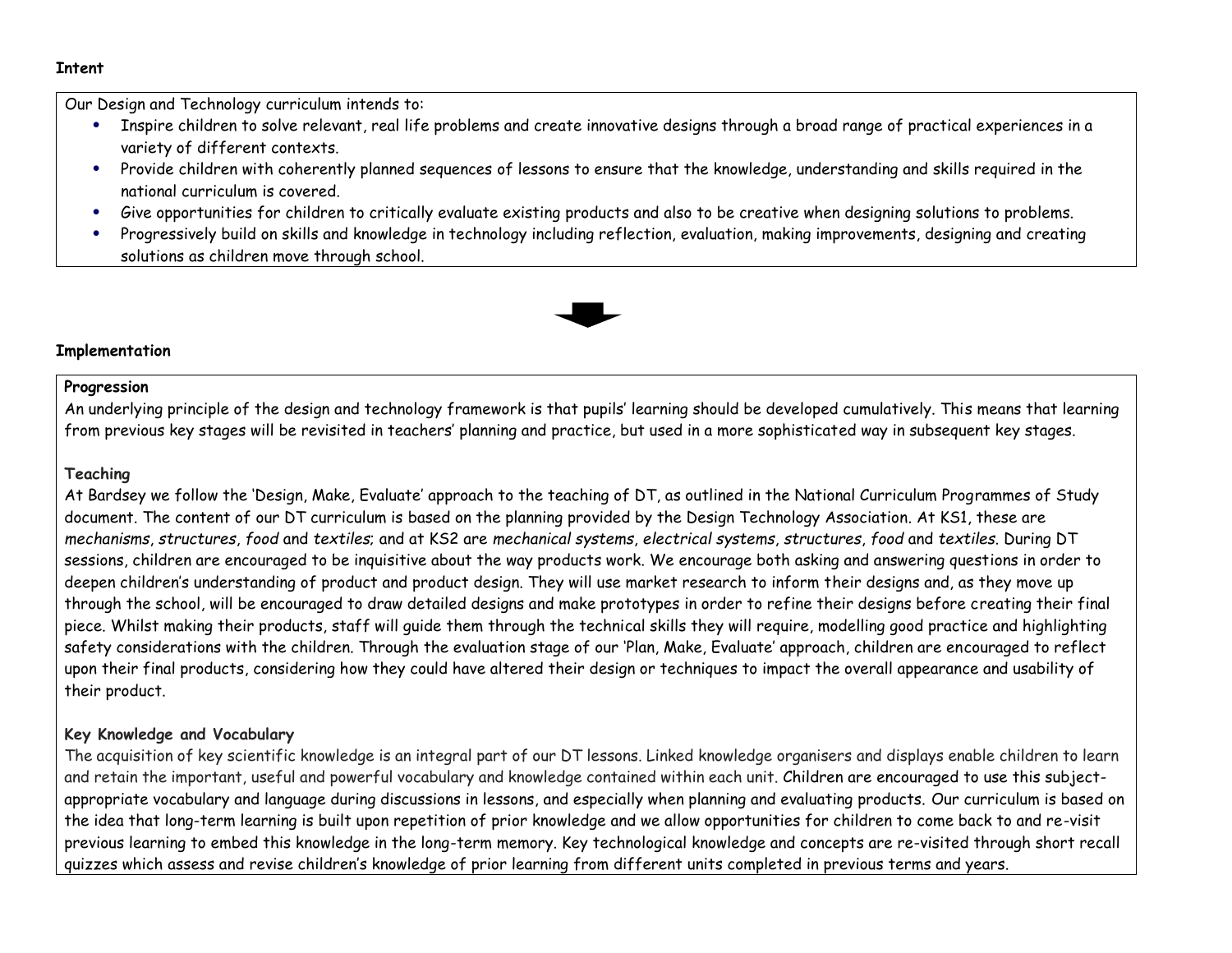### **Independent Learning**

In DT, children are encouraged to ask questions and find solutions in order to solve practical problems. Children will often work collaboratively in the subject but will gain more and more independence especially in planning and evaluating products as they move through school.

# **High Quality Resources**

Children will access resources to acquire learning through relevant practical equipment, textbooks and digital technology. Children have access to quality tools for completing construction tasks, preparing food, textiles and electrical systems.

### **Fieldwork and Outdoor Learning**

Across both key stages, children have a range of opportunities to experience DT through practical engaging tasks beyond the classroom. Our school grounds are utilized as much as possible for lessons, enabling children to develop practical technological knowledge for appropriate tasks.

# **Educational Visits to enhance their cultural capital**

Where applicable, links to DT will be made to develop the children's learning.

# **CPD**

Continuous training is provided to ensure teacher skill and knowledge is developed to teach the subject with confidence and accuracy.



# **Impact**

The impact and measure of our DT curriculum is that pupils:

- Move on to Key Stage 3 having met or exceeded the expected outcomes for Design Technology as outlined in the National Curriculum.
- Are inspired to ask questions, solve problems and are excited about Design Technology.
- See the relevance of what they learn in lessons to real-life situations and contexts.
- Recognise the importance of technology in the wider world.

# **Leadership, Assessment and Feedback**

Due to the practical nature of many design and technology tasks, evidence of work undertaken by children can be in the form of teacher's notes or as a photographic record. Teachers are required to assess children's knowledge, understanding and skills in design and technology by making observations of the children working during lessons. As part of our assessment for learning process (and in line with our school's assessment policy), children will receive both verbal and written feedback in order to aid progress in the subject. Children are also encouraged to be critical of their own work, highlighting their own next steps.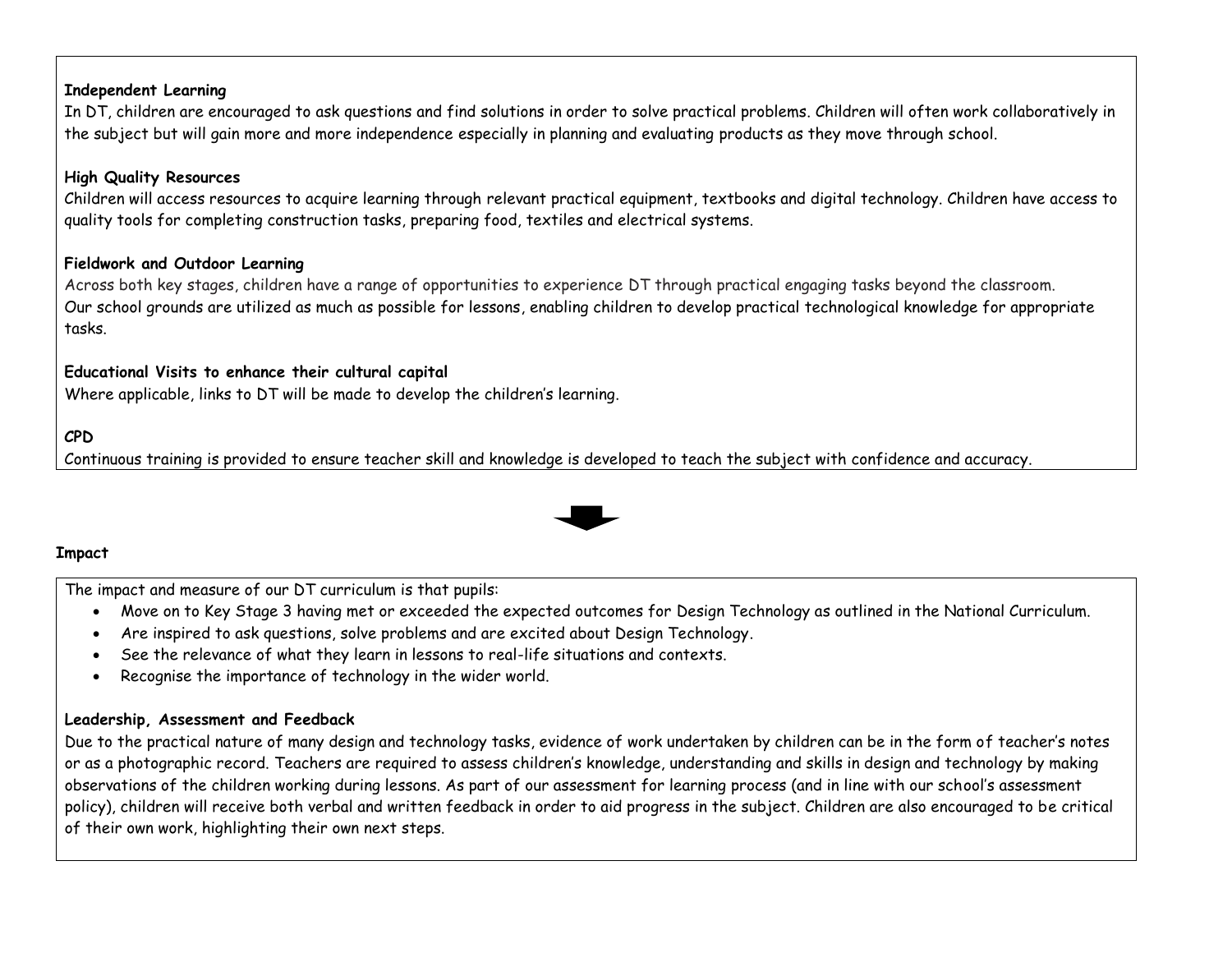# Design and Technology Progression Framework Key Stages 1 and 2

| <b>Designing</b>                                                | <b>Key Stage 1</b>                                                                                                                                                                                                                                                                                                                                                                                                                                                                                                                                                                        | <b>Key Stage 2</b>                                                                                                                                                                                                                                                                                                                                                                                                                                                                                                                                                                                                                                                                                                                                                                                                                                                       |  |  |  |
|-----------------------------------------------------------------|-------------------------------------------------------------------------------------------------------------------------------------------------------------------------------------------------------------------------------------------------------------------------------------------------------------------------------------------------------------------------------------------------------------------------------------------------------------------------------------------------------------------------------------------------------------------------------------------|--------------------------------------------------------------------------------------------------------------------------------------------------------------------------------------------------------------------------------------------------------------------------------------------------------------------------------------------------------------------------------------------------------------------------------------------------------------------------------------------------------------------------------------------------------------------------------------------------------------------------------------------------------------------------------------------------------------------------------------------------------------------------------------------------------------------------------------------------------------------------|--|--|--|
| Understanding contexts,<br>users and purposes                   | Across KS1 pupils should:<br>• work confidently within a range<br>of contexts, such as imaginary,<br>story-based, home, school,<br>gardens, playgrounds, local<br>community, industry and the<br>wider environment<br>· state what products they are<br>designing and making<br>· say whether their products are<br>for themselves or other users<br>· describe what their products<br>are for<br>• say how their products will<br>work<br>· say how they will make their<br>products suitable for their<br>intended users<br>· use simple design criteria to<br>help develop their ideas | Across KS2 pupils should:<br>. work confidently within a range of contexts, such as the home, school, leisure, culture,<br>enterprise, industry and the wider environment<br>· describe the purpose of their products<br>. indicate the design features of their products that will appeal to intended users<br>· explain how particular parts of their products work<br>In early KS2 pupils should also:<br>. gather information about the needs and wants of particular individuals and groups<br>· develop their own design criteria and use these to inform their ideas<br>In late KS2 pupils should also:<br>• carry out research, using surveys, interviews, questionnaires and web-based resources<br>· identify the needs, wants, preferences and values of particular individuals and groups<br>· develop a simple design specification to guide their thinking |  |  |  |
| Generating, developing,<br>modelling and<br>communicating ideas | Across KS1 pupils should:<br>· generate ideas by drawing on<br>their own experiences<br>· use knowledge of existing<br>products to help come up with<br>ideas<br>· develop and communicate<br>ideas by talking and drawing<br>· model ideas by exploring<br>materials, components and<br>construction kits and by<br>making templates and mock-                                                                                                                                                                                                                                           | Across KS2 pupils should:<br>· share and clarify ideas through discussion<br>· model their ideas using prototypes and pattern pieces<br>· use annotated sketches, cross-sectional drawings and exploded diagrams to develop and<br>communicate their ideas<br>· use computer-aided design to develop and communicate their ideas<br>In early KS2 pupils should also:<br>· generate realistic ideas, focusing on the needs of the user<br>. make design decisions that take account of the availability of resources<br>In late KS2 pupils should also:                                                                                                                                                                                                                                                                                                                   |  |  |  |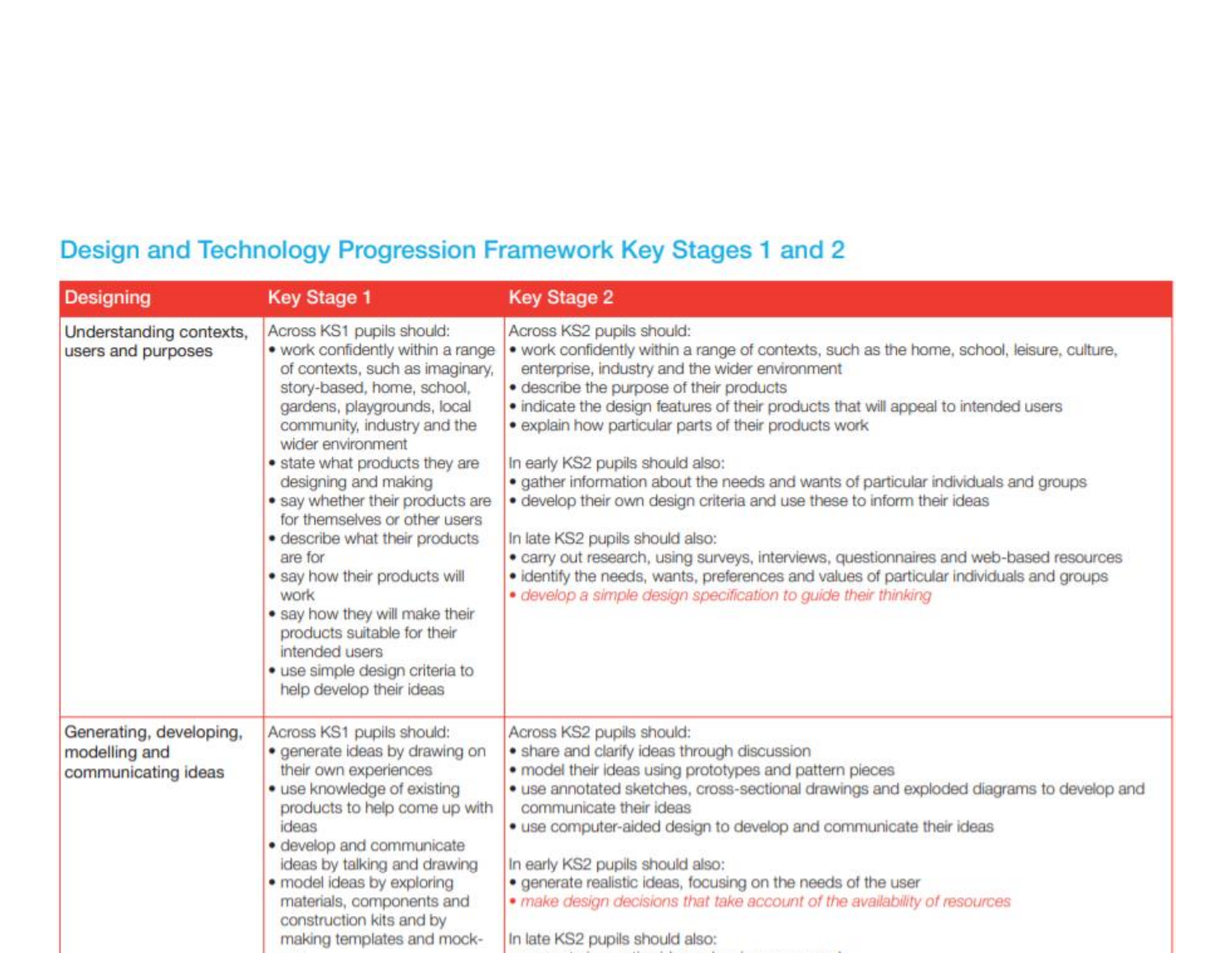| <b>Making</b>                                                                                                                                                                                                                                                                                                                                                                                                                                                                        | <b>Key Stage 1</b>                                                                                                                                                                                                                                 | <b>Key Stage 2</b>                                                                                                                                                                                                                                                                                                                                                                                                                                                                                                                                                                                                                                                                                                                                                                                                                                                                                                                                                       |  |  |
|--------------------------------------------------------------------------------------------------------------------------------------------------------------------------------------------------------------------------------------------------------------------------------------------------------------------------------------------------------------------------------------------------------------------------------------------------------------------------------------|----------------------------------------------------------------------------------------------------------------------------------------------------------------------------------------------------------------------------------------------------|--------------------------------------------------------------------------------------------------------------------------------------------------------------------------------------------------------------------------------------------------------------------------------------------------------------------------------------------------------------------------------------------------------------------------------------------------------------------------------------------------------------------------------------------------------------------------------------------------------------------------------------------------------------------------------------------------------------------------------------------------------------------------------------------------------------------------------------------------------------------------------------------------------------------------------------------------------------------------|--|--|
| Planning                                                                                                                                                                                                                                                                                                                                                                                                                                                                             | Across KS1 pupils should:<br>· plan by suggesting what to do<br>next<br>· select from a range of tools<br>and equipment, explaining their<br>choices<br>· select from a range of materials<br>and components according to<br>their characteristics | Across KS2 pupils should:<br>· select tools and equipment suitable for the task<br>· explain their choice of tools and equipment in relation to the skills and techniques they will be<br>using<br>· select materials and components suitable for the task<br>• explain their choice of materials and components according to functional properties and<br>aesthetic qualities<br>In early KS2 pupils should also:<br>· order the main stages of making<br>In late KS2 pupils should also:<br>· produce appropriate lists of tools, equipment and materials that they need<br>· formulate step-by-step plans as a guide to making                                                                                                                                                                                                                                                                                                                                        |  |  |
| Practical<br>Across KS1 pupils should:<br>· follow procedures for safety<br>skills and techniques<br>and hygiene<br>· use a range of materials and<br>components, including<br>construction materials and kits,<br>textiles, food ingredients and<br>mechanical components<br>· measure, mark out, cut and<br>shape materials and<br>components<br>· assemble, join and combine<br>materials and components<br>· use finishing techniques,<br>including those from art and<br>design |                                                                                                                                                                                                                                                    | Across KS2 pupils should:<br>· follow procedures for safety and hygiene<br>• use a wider range of materials and components than KS1, including construction materials<br>and kits, textiles, food ingredients, mechanical components and electrical components<br>In early KS2 pupils should also:<br>• measure, mark out, cut and shape materials and components with some accuracy<br>· assemble, join and combine materials and components with some accuracy<br>• apply a range of finishing techniques, including those from art and design, with some<br>accuracy<br>In late KS2 pupils should also:<br>· accurately measure, mark out, cut and shape materials and components<br>· accurately assemble, join and combine materials and components<br>· accurately apply a range of finishing techniques, including those from art and design<br>· use techniques that involve a number of steps<br>· demonstrate resourcefulness when tackling practical problems |  |  |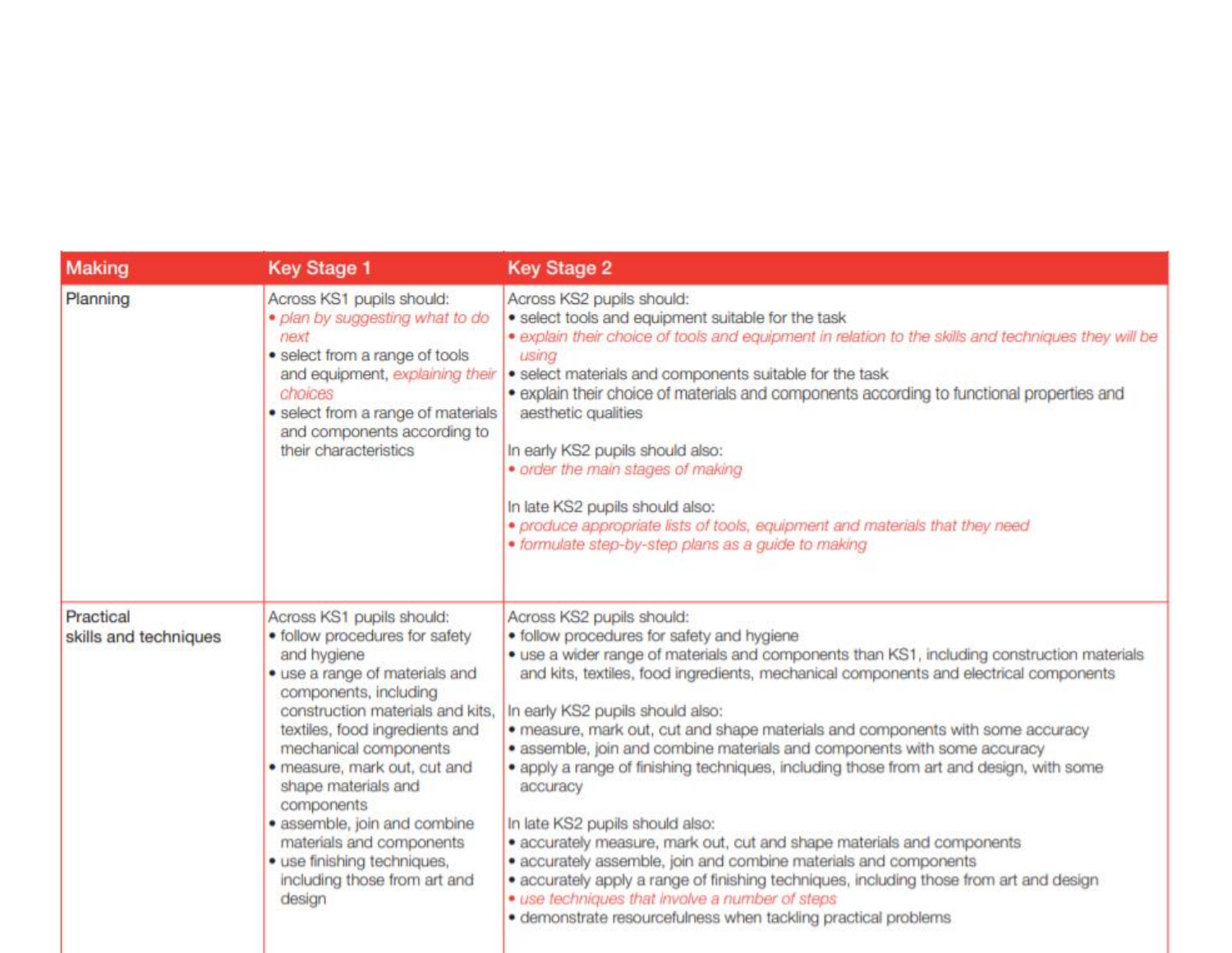# Design and Technology Progression Framework Key Stages 1 and 2

| <b>Evaluating</b>             | <b>Key Stage 1</b>                                                                                                                                                                                                                                                                                   | <b>Key Stage 2</b>                                                                                                                                                                                                                                                                                                                                                                                                                                                                                                                                                                         |
|-------------------------------|------------------------------------------------------------------------------------------------------------------------------------------------------------------------------------------------------------------------------------------------------------------------------------------------------|--------------------------------------------------------------------------------------------------------------------------------------------------------------------------------------------------------------------------------------------------------------------------------------------------------------------------------------------------------------------------------------------------------------------------------------------------------------------------------------------------------------------------------------------------------------------------------------------|
| Own ideas and products        | Across KS1 pupils should:<br>· talk about their design ideas<br>and what they are making<br>· make simple judgements<br>about their products and ideas<br>against design criteria<br>• suggest how their products<br>could be improved                                                               | Across KS2 pupils should:<br>· identify the strengths and areas for development in their ideas and products<br>. consider the views of others, including intended users, to improve their work                                                                                                                                                                                                                                                                                                                                                                                             |
|                               |                                                                                                                                                                                                                                                                                                      | In early KS2 pupils should also:<br>. refer to their design criteria as they design and make<br>. use their design criteria to evaluate their completed products                                                                                                                                                                                                                                                                                                                                                                                                                           |
|                               |                                                                                                                                                                                                                                                                                                      | In late KS2 pupils should also:<br>• critically evaluate the quality of the design, manufacture and fitness for purpose of their<br>products as they design and make<br>· evaluate their ideas and products against their original design specification                                                                                                                                                                                                                                                                                                                                    |
| <b>Existing products</b>      | Across KS1 pupils should<br>explore:<br>• what products are<br>• who products are for<br>· what products are for<br>• how products work<br>· how products are used<br>• where products might be used<br>· what materials products are<br>made from<br>. what they like and dislike about<br>products | Across KS2 pupils should investigate and analyse:<br>. how well products have been designed<br>. how well products have been made<br>. why materials have been chosen<br>. what methods of construction have been used<br>. how well products work<br>. how well products achieve their purposes<br>. how well products meet user needs and wants<br>In early KS2 pupils should also investigate and analyse:<br>. who designed and made the products<br>· where products were designed and made<br>· when products were designed and made<br>· whether products can be recycled or reused |
|                               |                                                                                                                                                                                                                                                                                                      | In late KS2 pupils should also investigate and analyse:<br>. how much products cost to make<br>· how innovative products are<br>. how sustainable the materials in products are<br>. what impact products have beyond their intended purpose                                                                                                                                                                                                                                                                                                                                               |
| Key events and<br>individuals | Not a requirement in KS1                                                                                                                                                                                                                                                                             | Across KS2 pupils should know:<br>· about inventors, designers, engineers, chefs and manufacturers who have developed                                                                                                                                                                                                                                                                                                                                                                                                                                                                      |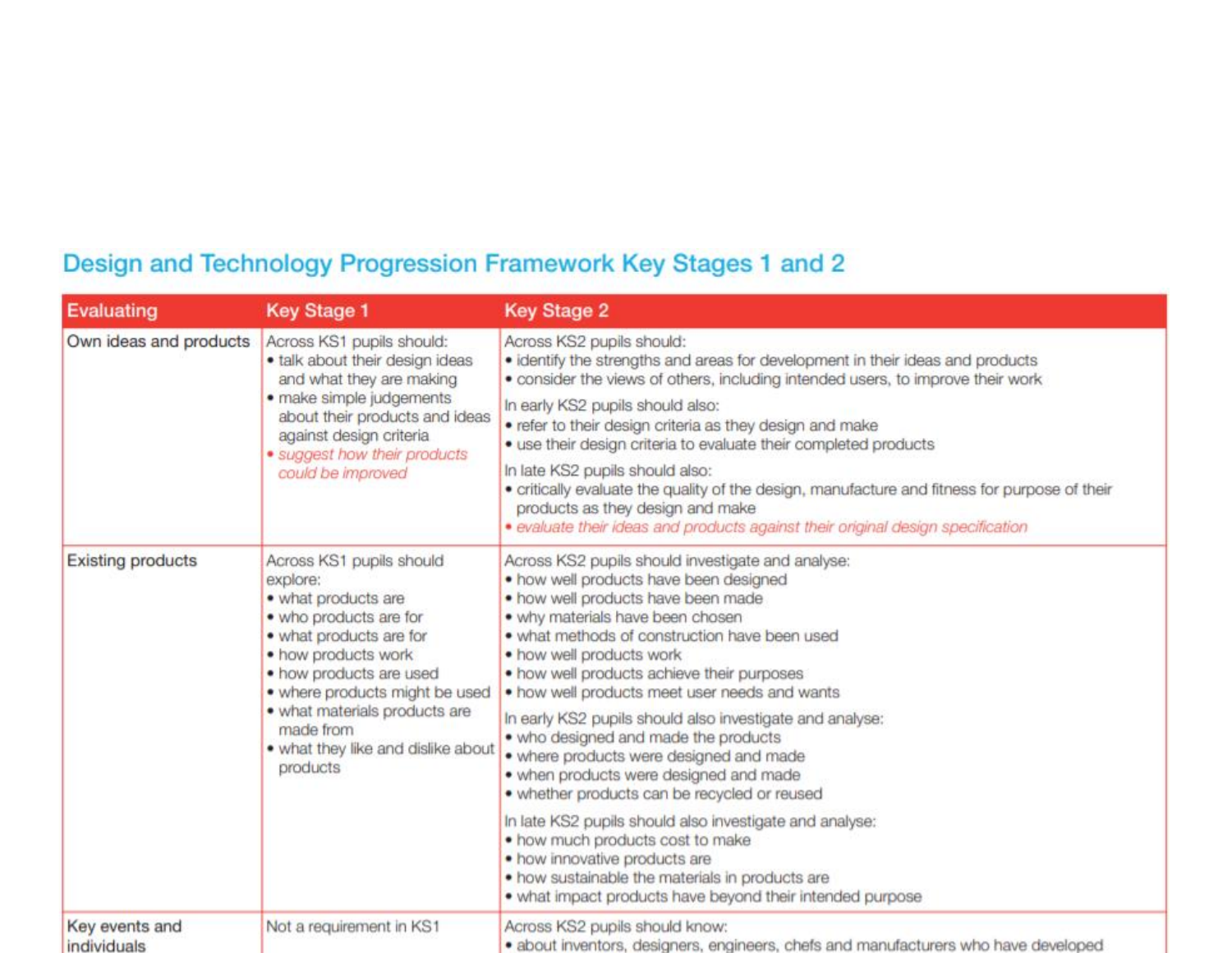| Technical knowledge Key Stage 1 |                                                                                                                                                                                                                                                                                                                                                                                                                                                                                                                                                                            | <b>Key Stage 2</b>                                                                                                                                                                                                                                                                                                                                                                                                                                                                                                                                                                                                                                                                                                                                                                                                                                                                                                                                                                                                                                                                                                                                                                                                                                                                                                                                                                                                                                                                                                                                                              |  |  |
|---------------------------------|----------------------------------------------------------------------------------------------------------------------------------------------------------------------------------------------------------------------------------------------------------------------------------------------------------------------------------------------------------------------------------------------------------------------------------------------------------------------------------------------------------------------------------------------------------------------------|---------------------------------------------------------------------------------------------------------------------------------------------------------------------------------------------------------------------------------------------------------------------------------------------------------------------------------------------------------------------------------------------------------------------------------------------------------------------------------------------------------------------------------------------------------------------------------------------------------------------------------------------------------------------------------------------------------------------------------------------------------------------------------------------------------------------------------------------------------------------------------------------------------------------------------------------------------------------------------------------------------------------------------------------------------------------------------------------------------------------------------------------------------------------------------------------------------------------------------------------------------------------------------------------------------------------------------------------------------------------------------------------------------------------------------------------------------------------------------------------------------------------------------------------------------------------------------|--|--|
| Making products work            | Across KS1 pupils should know:<br>· about the simple working<br>characteristics of materials and<br>components<br>· about the movement of simple<br>mechanisms such as levers.<br>sliders, wheels and axles<br>• how freestanding structures<br>can be made stronger, stiffer<br>and more stable<br>· that a 3-D textiles product can<br>be assembled from two<br>identical fabric shapes<br>· that food ingredients should be<br>combined according to their<br>sensory characteristics<br>· the correct technical<br>vocabulary for the projects they<br>are undertaking | Across KS2 pupils should know:<br>. how to use learning from science to help design and make products that work<br>. how to use learning from mathematics to help design and make products that work<br>. that materials have both functional properties and aesthetic qualities<br>• that materials can be combined and mixed to create more useful characteristics<br>. that mechanical and electrical systems have an input, process and output<br>. the correct technical vocabulary for the projects they are undertaking<br>In early KS2 pupils should also know:<br>. how mechanical systems such as levers and linkages or pneumatic systems create<br>movement<br>. how simple electrical circuits and components can be used to create functional products<br>. how to program a computer to control their products<br>. how to make strong, stiff shell structures<br>. that a single fabric shape can be used to make a 3D textiles product<br>. that food ingredients can be fresh, pre-cooked and processed<br>In late KS2 pupils should also know:<br>. how mechanical systems such as cams or pulleys or gears create movement<br>. how more complex electrical circuits and components can be used to create functional<br>products<br>. how to program a computer to monitor changes in the environment and control their<br>products<br>• how to reinforce and strengthen a 3D framework<br>. that a 3D textiles product can be made from a combination of fabric shapes<br>. that a recipe can be adapted by adding or substituting one or more ingredients |  |  |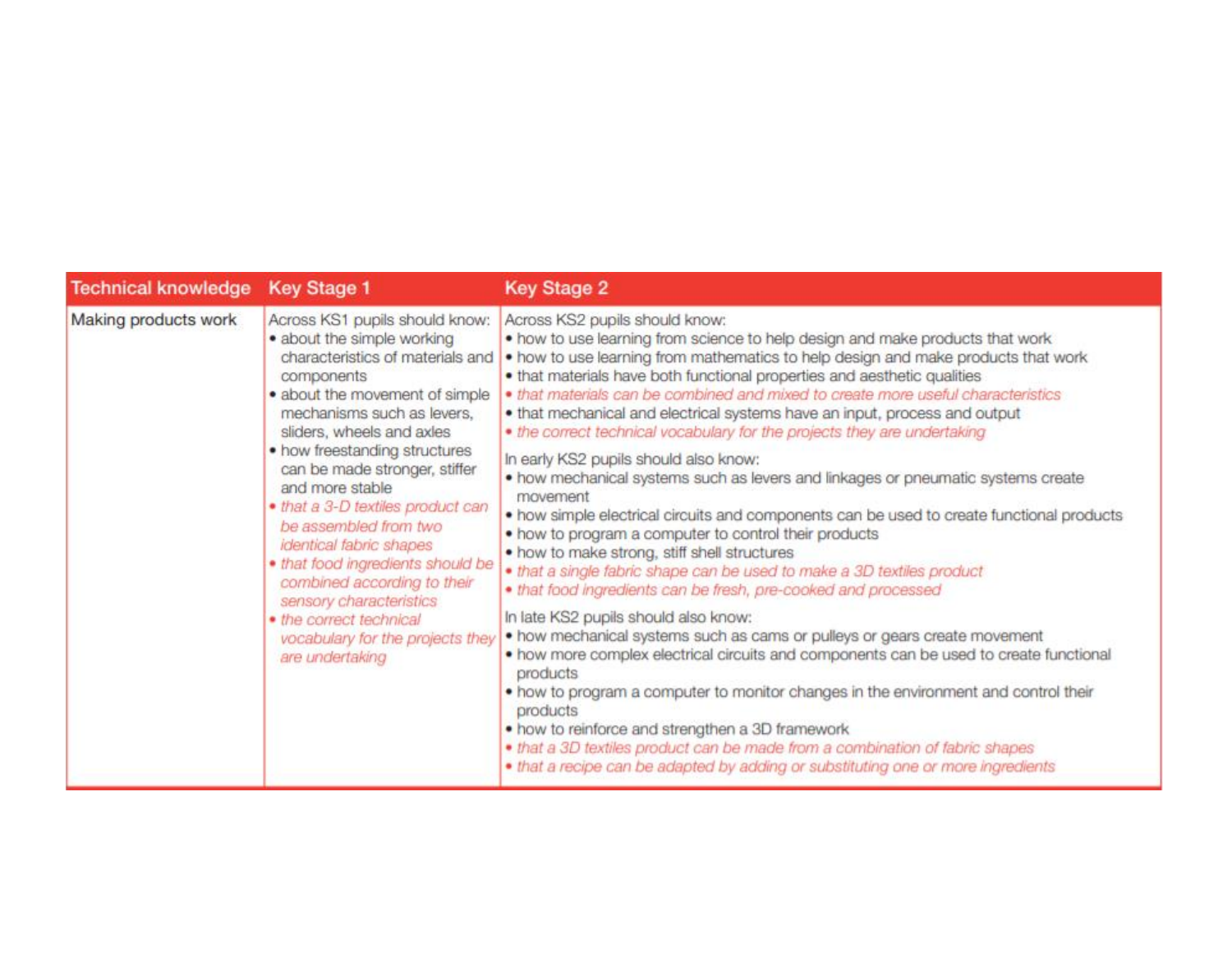| <b>Cooking and nutrition Key Stage 1</b>   |                                                                                                                                                                                                                                                                                                                                                                             | <b>Key Stage 2</b>                                                                                                                                                                                                                                                                                                                                                                                                                                                                                                                                                                                                                                                                                                                                                                                                                                  |  |  |
|--------------------------------------------|-----------------------------------------------------------------------------------------------------------------------------------------------------------------------------------------------------------------------------------------------------------------------------------------------------------------------------------------------------------------------------|-----------------------------------------------------------------------------------------------------------------------------------------------------------------------------------------------------------------------------------------------------------------------------------------------------------------------------------------------------------------------------------------------------------------------------------------------------------------------------------------------------------------------------------------------------------------------------------------------------------------------------------------------------------------------------------------------------------------------------------------------------------------------------------------------------------------------------------------------------|--|--|
| Where food comes from                      | Across KS1 pupils should know:<br>. that all food comes from plants<br>or animals<br>. that food has to be farmed,<br>grown elsewhere (e.g. home)<br>or caught                                                                                                                                                                                                              | Across KS2 pupils should know:<br>. that food is grown (such as tomatoes, wheat and potatoes), reared (such as pigs, chickens<br>and cattle) and caught (such as fish) in the UK, Europe and the wider world<br>In late KS2 pupils should also know:<br>. that seasons may affect the food available<br>. how food is processed into ingredients that can be eaten or used in cooking                                                                                                                                                                                                                                                                                                                                                                                                                                                               |  |  |
| Food preparation,<br>cooking and nutrition | Across KS1 pupils should know:<br>. how to name and sort foods<br>into the five groups in The<br>eatwell plate<br>. that everyone should eat at<br>least five portions of fruit and<br>vegetables every day<br>. how to prepare simple dishes<br>safely and hygienically, without<br>using a heat source<br>. how to use techniques such as<br>cutting, peeling and grating | Across KS2 pupils should know:<br>. how to prepare and cook a variety of predominantly savoury dishes safely and hygienically<br>including, where appropriate, the use of a heat source<br>• how to use a range of techniques such as peeling, chopping, slicing, grating, mixing,<br>spreading, kneading and baking<br>In early KS2 pupils should also know:<br>. that a healthy diet is made up from a variety and balance of different food and drink, as<br>depicted in The eatwell plate<br>. that to be active and healthy, food and drink are needed to provide energy for the body<br>In late KS2 pupils should also know:<br>· that recipes can be adapted to change the appearance, taste, texture and aroma<br>. that different food and drink contain different substances - nutrients, water and fibre - that<br>are needed for health |  |  |